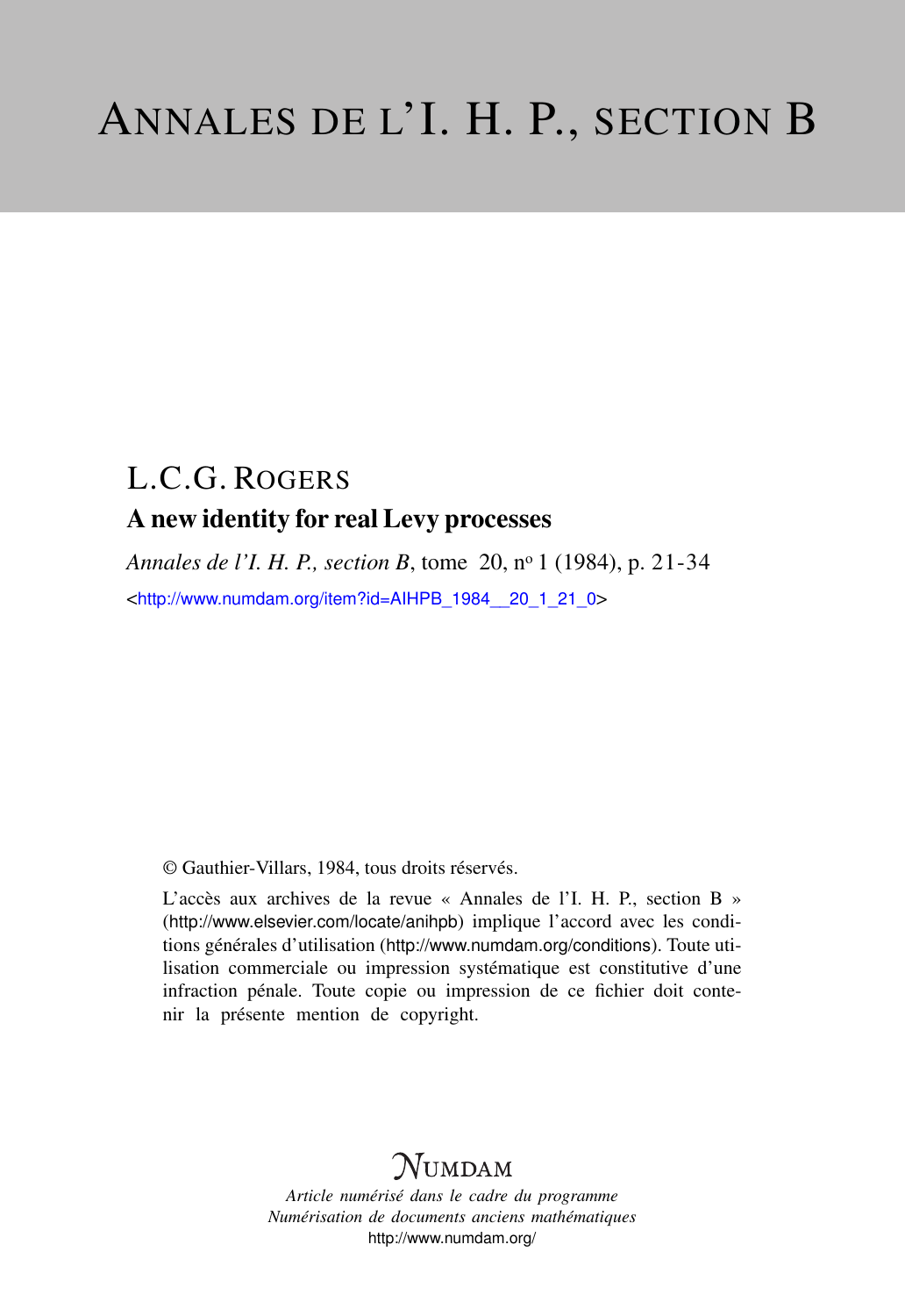## A new identity for real Lévy processes

by

### L. C. G. ROGERS

Department of Statistics, University of Warwick Coventry CV4 7AL, Great Britain.

RÉSUMÉ. — Étant donné un processus de Lévy réel  $(Z_t)_{t\geq0}$  de processus maximal  $\overline{Z}_t = \sup \{ Z_s : s \leq t \}$ , nous étudions les excursions du processus de Markov fort  $Z_t - \overline{Z}_t$  en dehors de zéro. Nous montrons que la loi jointe de  $((Z - \overline{Z})(\xi -), Z(\xi) - Z(\xi -))$  où  $\xi$  désigne le temps de vie de l'excursion a une forme particulièrement simple, et nous en déduisons la transformée de Laplace de  $\overline{Z}_T$  où T désigne une variable aléatoire exponentielle indépendante de Z.

# 1. INTRODUCTION

Let  $(Z_t)_{t\geq 0}$  be a real Lévy process, with maximum process

$$
\overline{Z}_t = \sup \{ Z_s \, ; \, s \leq t \} \, .
$$

As is well known,  $Z_t - \overline{Z}_t$  is a strong Markov process in  $(-\infty, 0]$  (see, for example, Bingham  $\lfloor l \rfloor$  p. 709); in this paper, we study the excursions of  $Z - \overline{Z}$  away from zero. The (excursion) law of most functionals of the excursions of  $Z - \overline{Z}$  are not explicitly calculable, but we show that the joint law of  $((Z - \overline{Z})(\xi -), Z(\xi) - Z(\xi -))$  has a particularly simple form. Here,  $\xi$  is the lifetime of the excursion; informally speaking, the second random variable is the amount by which the excursion overshoots when Z attains a new maximum, and the first measures where the excursion jumped from.

Annales de l'Institut Henri Poincaré - Probabilités et Statistiques - Vol. 20, 0246-0203 84/01/21/14/\$ 3,40/© Gauthier-Villars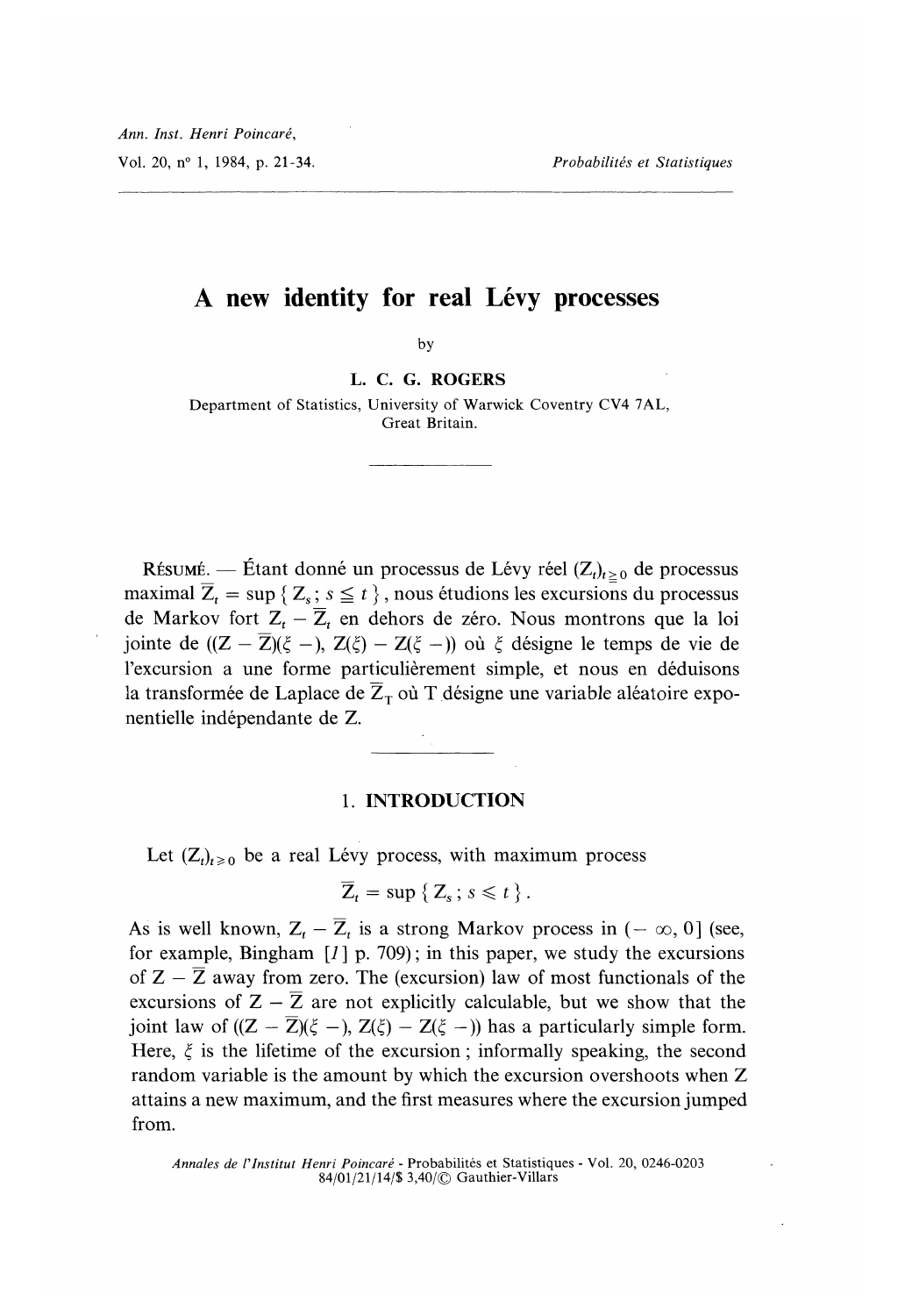22 L. C. G. ROGERS

Using this, we can easily prove the identity.

$$
(1) \quad E e^{-\lambda \overline{Z}_{T}} = \eta \left[ \eta + \kappa_{+} \lambda + \int_{(-\infty,0]} P(Z_{T} \in dy) \int_{-y}^{\infty} \mu(dx) \left\{ 1 - e^{-\lambda(x+y)} \right\} \right]^{-1}
$$

where T is an exp  $(\eta)$  random variable independent of Z,  $\mu$  is the Lévy measure of Z,  $\kappa_+$  is a non-negative real,  $Z_t \equiv \inf \{ Z_s : s \le t \}$  and Re  $\lambda \ge 0$ .

This identity has already been exploited in Rogers [7]. The constant  $\kappa_{+}$ has the interpretation of the « upward creep » of Z, and in the final section of this paper, we use (1) to deduce a number of results of Millar [6 ], who first considered the problem of deciding when the Lévy process can creep upward.

## 2. EXCURSIONS OF A LEVY PROCESS FROM ITS MAXIMUM

Let  $(Z_t)_{t\geq 0}$  be a real Lévy process with characteristic exponent  $\psi$ ; for  $Re s = 0$ ,  $Ee^{sZ_t} = \exp t h/s$ 

$$
(2) = \exp t \left\{ cs + \frac{1}{2} \sigma_0^2 s^2 + \int_{|x| \ge 1} (e^{sx} - 1) \mu(dx) + \int_{|x| \le 1} (e^{sx} - 1 - sx) \mu(dx) \right\}
$$

where c,  $\sigma_0$  are reals,  $\mu$  a  $\sigma$ -finite measure on  $\mathbb R$  such that

$$
\int (|x|^2 \wedge 1) \mu(dx) < \infty.
$$

When  $\int ( |x| \wedge 1) \mu(dx) < \infty$ , we can and shall re-express the characteristic exponent as

(3) 
$$
\psi(s) = as + \frac{1}{2}\sigma_0^2 s^2 + \int (e^{sx} - 1)\mu(dx).
$$

We define  $\overline{Z}_t \equiv \sup \{ Z_s : s \leq t \}$ , and  $Z_t \equiv \inf \{ Z_s : s \leq t \}$ .

The following is the analogue of a well-known (and pictorially obvious !) result for discrete time random walks (see, for example, Feller [2 ]). It plays a crucial role in the Wiener-Hopf factorization, (see Greenwood-Pitman [4]) and in our own development.

DUALITY LEMMA. — Fix T > 0. Then the processes { $Z_t$ ;  $0 \le t \le T$ } and

$$
\{Z_t^* : 0 \leq t \leq T\} \equiv \{Z_{T-} - Z_{(T-t)-} : 0 \leq t \leq T\}
$$

have the same laws.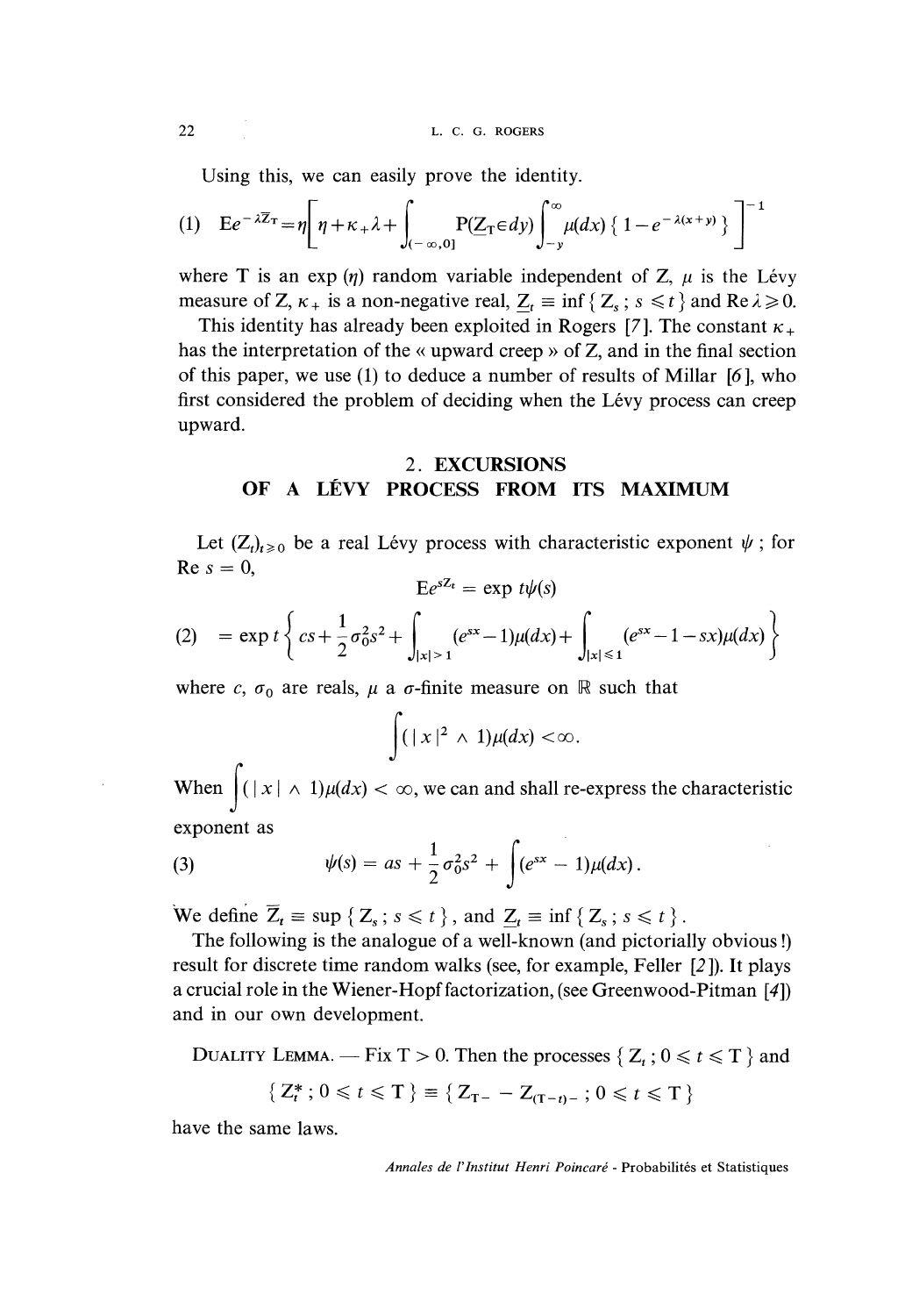*Proof.*  $\rightarrow$  Both processes start at 0, and have cadlag sample paths, so it is enough to show that for bounded continuous  $f_i$ ,

$$
E\prod_{i=1}^n f_i(\Delta_i Z) = E\prod_{i=1}^n f_i(\Delta_i Z^*)
$$

where  $\Delta_i Z = Z_{t_i} - Z_{t_{i-1}}$ ,  $0 = t_0 < t_1 < \ldots < t_n = T$ . But the jump times of Z are totally inaccessible and at most countable in number, so  $P(Z_{t_i}^* = Z_{t_i}^* - Z_{t_i}^*)$ for all  $i$ ) = 1, and the result follows immediately from the independence and stationarity of the increments of Z.

*Remark.*  $\equiv$  It is obvious that the statement of the duality lemma is true for random times T independent of Z, and it is in this form that we shall principally use it.

The duality lemma allows us easily to deduce other consequences. In particular, we have the following.

COROLLARY 1. — Suppose 0 is regular for  $(-\infty, 0)$ . Then

i) P (for some  $t, Z_t > Z_{t-} = \overline{Z}_{t-} = 0$ ;

ii) P (for some  $t, Z_t < Z_{t-} = \overline{Z}_{t-} = 0$ .

*Proof.* — Both parts follow once we can show for each  $T > 0$ ,  $\varepsilon > 0$ 

P (for some  $0 \le t \le T$ ,  $|Z_t - Z_{t-}| > \varepsilon$ ,  $Z_{t-} = \overline{Z}_{t-} = 0$ .

By the duality lemma, this probability is the same as

P (for some  $0 \leq t \leq T$ ,  $|Z_t^* - Z_{t-}^*| > \varepsilon$ ,  $Z_t^* \leq Z_u^*$  for all  $u \geq t$ ):

since there is a discrete sequence  $(\tau_i)_{i \geq 0}$  of times when  $|Z_t^* - Z_{t-}^*| > \varepsilon$ , each a stopping time for the natural filtration of  $Z^*$ ,

$$
\{Z^*_{\tau_i+t}-Z^*_{\tau_i};\,0\leqslant t\leqslant T-\tau_i\}
$$

has the same law as the initial part of  $(Z_t)_{t\geq 0}$ . But as 0 is a regular for  $(-\infty, 0)$ (i. e. P (inf {t; Z<sub>t</sub> < 0} = 0) = 1), this implies that almost surely  $Z_{x_i+u}^* < Z_{x_i}^*$ for some  $u > 0$ , completing the proof.

Remarks.  $-$  The first part says that whenever a jump of  $Z$  comes which increases  $\overline{Z}$ , the jump has to have started from below  $\overline{Z}$ ; the maximum cannot increase by jumps which start from the maximum. The second part of the Corollary says that all excursions of  $Z - \overline{Z}$  from zero will exit zero continuously. The example of a compound Poisson process with upward drift shows that neither conclusion is valid without assuming 0 regular for  $(-\infty, 0)$ .

Vol. 20, n° 1-1984.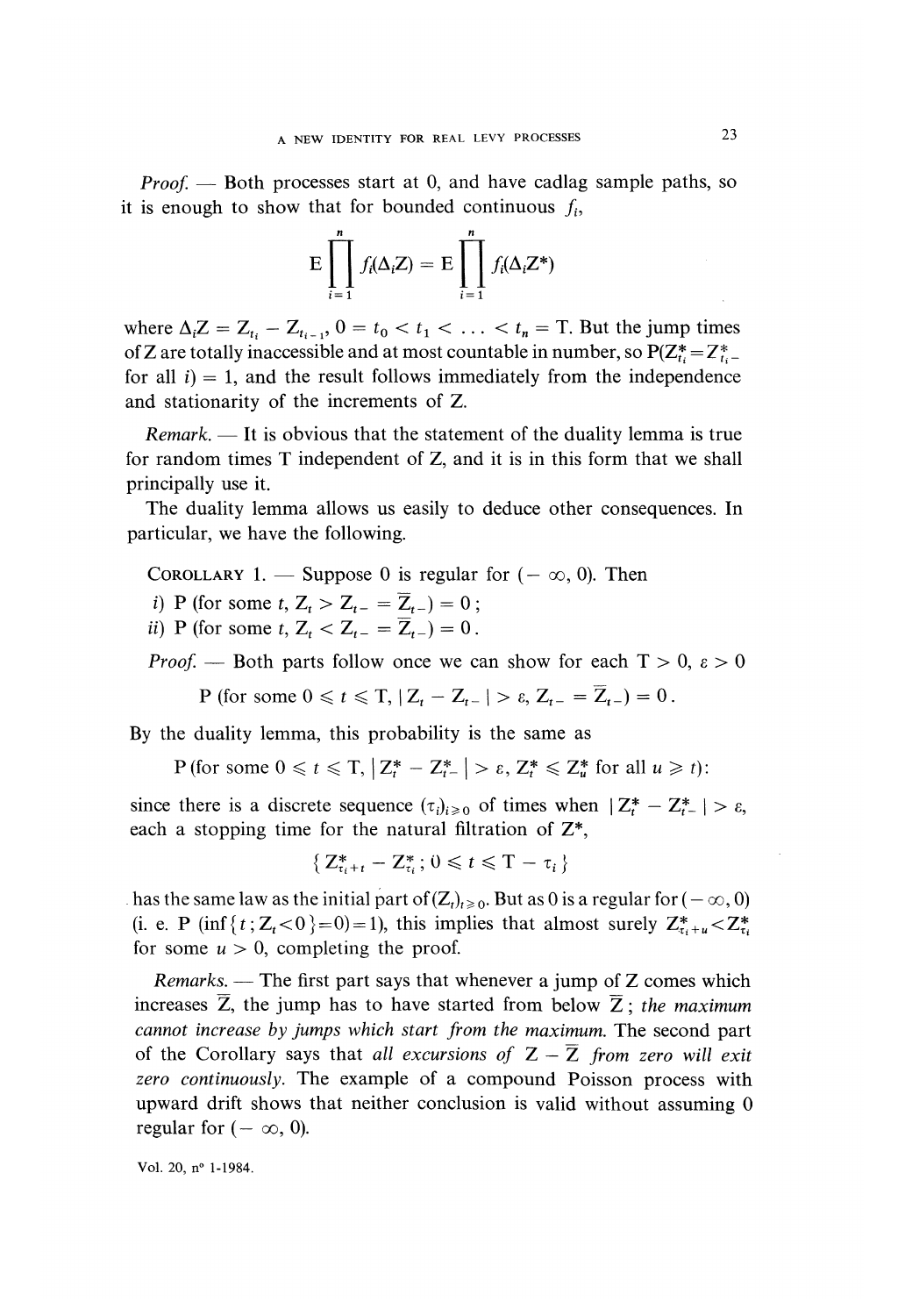Before stating the first main result, we set up notation. With a graveyard  $\partial$  adjoined to R, we let V be the space of excursions of  $Z - \overline{Z}$ ; the elements of V are those maps  $\rho : [0, \infty) \to \mathbb{R} \cup \{\partial\}$  such that for some  $0 < \xi \leq \infty$ ,  $\rho(t) = \partial$  for  $t > \xi$ ,  $\rho$  is cadlag on [0,  $\xi$ ],  $\rho(t) < 0$  for  $0 < t < \xi$ . Under the Skorokhod topology V is Polish, and we equip it with its Borel  $\sigma$ -fields. The positive  $\xi$  appearing in the definition of  $\rho$  is called the *excursion* lifetime of  $\rho$ .

It is important to realize that we do *not* insist that  $\rho(\xi) \leq 0$ ; although an excursion of  $Z - \overline{Z}$  hits zero at lifetime  $\xi$ , it may reach zero by Z jumping across the level of its previous maximum, and we do not want to lose the information about this jump. Indeed, we define maps  $q: V \to (-\infty, 0]$ .  $r: V \rightarrow \mathbb{R}$  by

and 
$$
q(\rho) \equiv \rho(\xi -)
$$

$$
r(\rho) \equiv \rho(\xi) - \rho(\xi -)
$$

which give us respectively the position of the excursion just before the lifetime, and the jump (if any) by which the excursion is terminated.

Let us assume 0 is regular for  $(0, \infty)$  for Z, so that 0 is regular for  $\{0\}$ for  $Z - \overline{Z}$ , and there exists a local time  $(L<sub>t</sub>)<sub>t</sub> \ge 0$ , a continuous increasing additive functional of  $Z - \overline{Z}$  whose set of growth points is  $\{t; Z_t - \overline{Z}_t = 0\}$ a. s., and whose right continuous inverse  $A_t$  is a subordinator. Moreover, there exists a  $\sigma$ -finite measure v on V, the *excursion measure*, such that  $Z - \overline{Z}$  can be decomposed into a Poisson point process with values in V with characteristic measure  $v$ , as Itô [5] proved.

Now introduce an exponential random time T,  $P(T > t) = e^{-nt}$ , independent of Z, and kill Z at time T. We define the excursion measure  $v<sup>n</sup>$ of the killed process by

$$
v^{\eta}(\{\rho_{t_1} \in A_1, \ldots, \rho_{t_{n-1}} \in A_{n-1}, \rho_{t_n} \ge 0, \xi \in dt_n \})
$$
  
=  $e^{-\eta t_n} v(\{\rho_{t_1} \in A_1, \ldots, \rho_{t_{n-1}} \in A_{n-1}, \xi \in dt_n \})$   

$$
v^{\eta}(\{\rho_{t_1} \in A_1, \ldots, \rho_{t_n} \in A_n, \xi \in dt_n \}) = \eta e^{-\eta t_n} v(\{\rho_{t_1} \in A_1, \ldots, \rho_{t_n} \in A_n \}) dt_n
$$

where  $0 < t_1 < \ldots < t_m$ ,  $A_i \in B((-\infty, 0))$ .

Not only is the right continuous inverse  $A_t$  of local time  $L_t$  a subordinator but, as Fristedt [3] shows, the process  $(A_t, Y_t)$  is a bivariate subordinator. Here,  $Y_t = Z(A_t) = Z(A_t)$ . We let  $\phi$  denote the bivariate Laplace exponent of  $(A_t, Y_t)$ ;

$$
E \exp(-\eta A_t - \lambda Y_t) \equiv \exp \{-t\phi(\eta, \lambda)\}
$$

for  $\eta$ ,  $\lambda > 0$ ,  $t \ge 0$ . Fristedt presents an expression for  $\phi$  analogous to the Spitzer-Rogozin identity (see [3], Corollary 9.2, and Greenwood-Pitman [4]). Here now is the main result.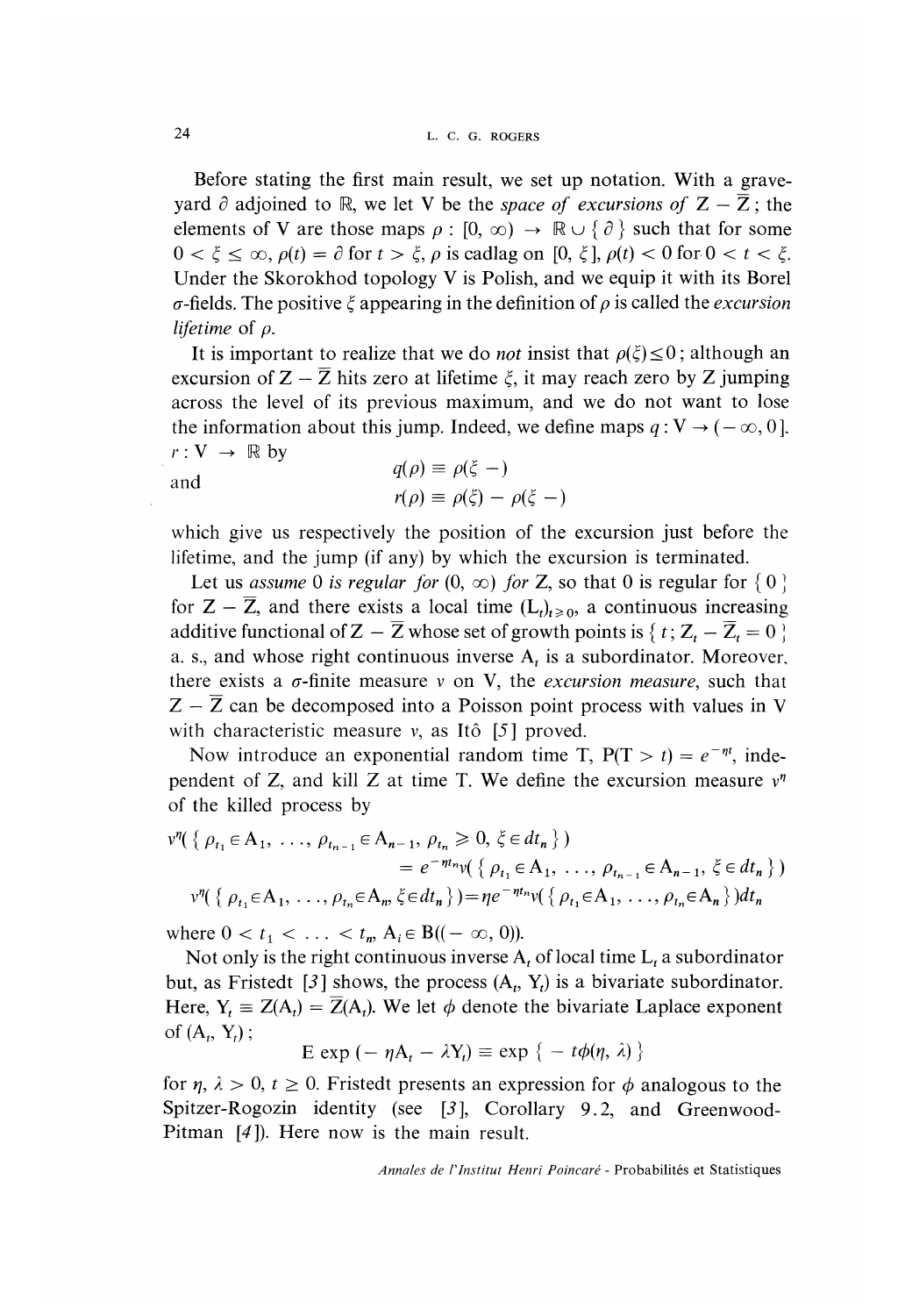**THEOREM** 1. - Suppose 0 is regular for  $(0, \infty)$ . Then there exists  $c_n > 0$ such that for  $0 < -y < t$ ,

(4) 
$$
v^{\eta}(\{\rho \,;\, q(\rho) \in dy, r(\rho) = 0\}) = \eta c_{\eta} P(\underline{Z}_{T} \in dy)
$$

$$
v^{\eta}(\{\rho \,;\, q(\rho) \in dy, r(\rho) \in dt\}) = \mu(dt)c_{\eta} P(\underline{Z}_{T} \in dy)
$$

Moreover, the constant  $c_n$  satisfies

$$
\eta c_{\eta} = \phi(\eta, 0).
$$

*Proof.* — Since the excursion law v is in some sense a limit as  $x \uparrow 0$ of the law of Z started at  $x < 0$  killed when it enters  $\mathbb{R}^+$ , it makes sense to investigate the process Z stated at  $x < 0$ . Let  $\tau \equiv \inf \{ u > 0 ; Z_u \ge 0 \}$ , and let  $\zeta \equiv \tau \wedge T$ . The key observation is that if  $g : \mathbb{R}^2 \to [0, 1]$  is any measurable function (such that  $g(0, 0) = 0$ ), then

$$
M_t \equiv g(Z_\zeta, Z_{\zeta-})I_{\{t \ge \zeta\}} - \int_0^{t \wedge \zeta} h(Z_s)ds
$$

is a martingale, where for  $y < 0$ ,

$$
h(y) \equiv \eta g(y, y) + \int_{-y}^{\infty} \eta(dx)g(x + y, y).
$$

Accordingly,

$$
\mathbf{E}^{x}g(Z_{\zeta}, Z_{\zeta-}) = \mathbf{E}^{x} \int_{0}^{\zeta} h(Z_{t})dt = \int_{-\infty}^{0} G_{\eta}(x, dy)h(y),
$$

where

$$
G_{\eta}(x, y) \equiv E^{x} \left[ \int_{0}^{\zeta} I_{\{Z_{s} \leq y\}} ds \right].
$$

Hence by choosing g suitably we have immediately that for  $x < 0$ ,

(6) 
$$
P^{x}(Z_{\zeta} = Z_{\zeta} - \epsilon dy) = \eta G_{\eta}(x, dy) \qquad (y < 0)
$$

$$
P^{x}(Z_{\zeta} - \epsilon dy, Z_{\zeta} - Z_{\zeta} - \epsilon dt) = \mu(dt)G_{\eta}(x, dy) \qquad (0 < -y < t)
$$

Now according to Itô, under  $v^n$ , the excursion of  $Z - \overline{Z}$ , once in  $(-\infty, 0)$ , evolves just like Z killed at time  $\xi$ . Specifically,

$$
\int_{V} v^{\eta}(d\rho) f(\rho_{u+s}, 0 \le s \le \xi - u) I_{\{\xi > u\}} = \int_{-\infty}^{0} v^{\eta}(\rho_{u} \in dx) E^{x} f(Z_{s}; 0 \le s \le \zeta)
$$

for any bounded measurable function f on V, and any  $u > 0$ . Thus from (6) it follows immediately that for  $0 < -y < t$ ,

(7) 
$$
v^{\eta}(\lbrace \xi > u, q(\rho) \in dy, r(\rho) \in dt \rbrace) = \int_{-\infty}^{0} v^{\eta}(\rho_u \in dx) G_{\eta}(x, dy) \mu(dt)
$$

Vol. 20, n° 1-1984.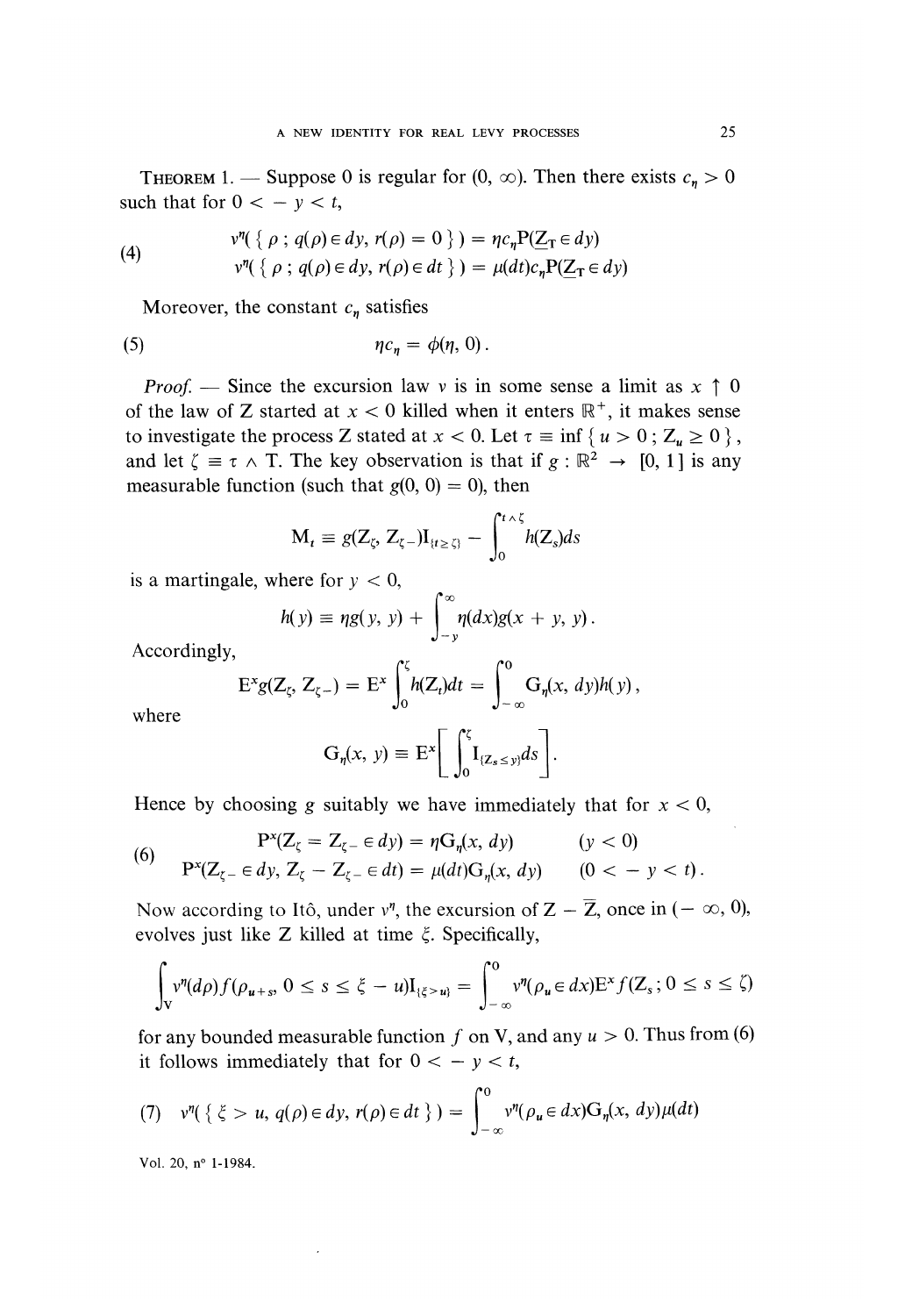But

$$
\int_{-\infty}^{0} v^{\eta}(\rho_u \in dx) \mathbf{G}_{\eta}(x, y) = \int_{V} v^{\eta}(d\rho) \int_{u}^{\xi} \mathbf{I}_{\{\rho_s \leq y\}} ds,
$$

so letting  $u \downarrow 0$ , and defining  $G_n(y)$  by

(8) 
$$
G_{\eta}(y) \equiv \int_{V} v^{\eta}(d\rho) \int_{0}^{\xi} I_{\{\rho_{s} \leq y\}} ds \qquad (y < 0),
$$

(7) and (8) yield immediately

(9) 
$$
v''(\{\rho \,;\, q(\rho) \in dy, r(\rho) = 0\}) = \eta G_{\eta}(dy).
$$

$$
v''(\{\rho \,;\, q(\rho) \in dy, r(\rho) \in dt\}) = \mu(dt)G_{\eta}(dy).
$$

All that remains is to identify the measure  $G<sub>m</sub>$ , which we do with the aid of the duality lemma.

Consider the random variable  $H = Z_T - \overline{Z}_T$ . When less than zero, it is the value of  $\rho(\xi)$  for the first excursion of  $Z - \overline{Z}$  which is still in ( $-\infty$ , 0) at the lifetime. Thus from the description of the Poisson point process of excursions,

$$
P(H \le y | H < 0) = G_n(y) / G_n(0 - )
$$

However, it is clear from a picture that

$$
H \equiv Z_T - \overline{Z}_T = \underline{Z}_T^*,
$$

so, by the duality lemma

$$
P(H \le y | H < 0) = P(Z_T^* \le y | Z_T^* < 0) \\
= P(Z_T \le y | Z_T < 0).
$$

**Hence** 

(10) 
$$
G_{\eta}(y) = P(\underline{Z}_{T} \le y)G_{\eta}(0 -)/P(\underline{Z}_{T} < 0).
$$

Now A<sub>t</sub> is a subordinator whose jumps are excursion intervals of  $Z - \overline{Z}$ ; it is also possible that A<sub>t</sub> might have some drift  $h \ge 0$  (which is positive iff 0 is not regular for  $(-\infty,0)$ , so the Laplace exponent  $\phi(\eta,0)$  of  $A_t$  is

(11) 
$$
\phi(\eta, 0) = b\eta + \int_{V} v(d\rho)(1 - e^{-\eta\xi})
$$

$$
\equiv b\eta + \eta G_{\eta}(0 -)
$$

from (8). Hence

$$
P(ZT < 0) = \frac{\eta G_n(0 -)}{b\eta + \eta G_n(0 -)} = \eta G_n(0 -)/\phi(\eta, 0),
$$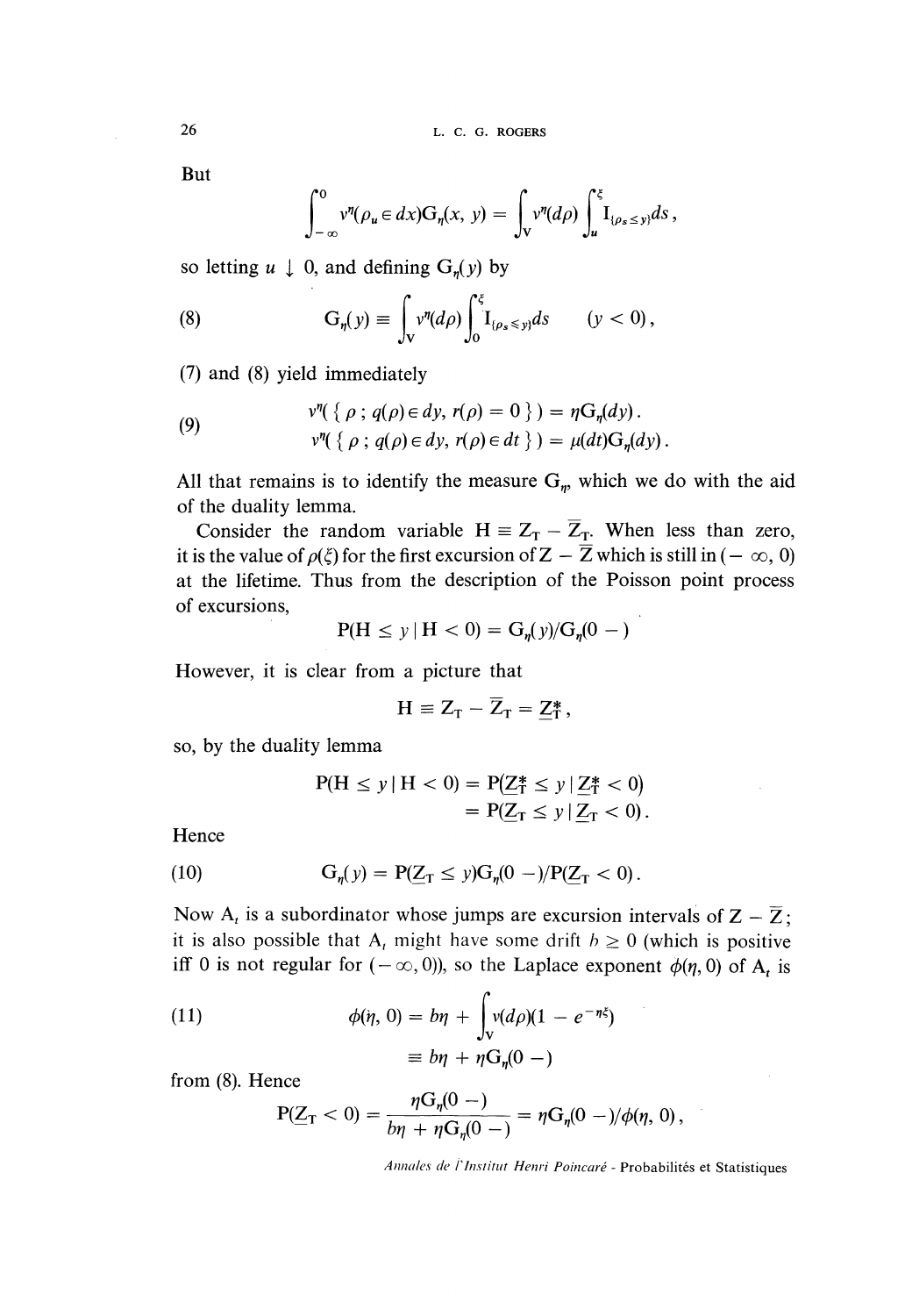which together with (10) identifies  $\eta G_n(dy)$  as  $\phi(\eta, 0)P(Z_T \in dy)$ , as required.

The arguments just used to prove Theorem 1 also provide us with a means of characterising more fully the bivariate Laplace exponent  $\phi$ .

COROLLARY 2. — Suppose 0 is regular  $(0, \infty)$ . Then there exists  $k \ge 0$ such that for all  $\eta$ ,  $\lambda > 0$ ,

(12) 
$$
\phi(\eta, \lambda) = \phi(\eta, 0) + k\lambda + \eta^{-1} \phi(\eta, 0) \int_{(-\infty, 0]} P(\underline{Z}_T \in dy) \int_{-y}^{\infty} \mu(dx) [1 - e^{-\lambda(x+y)}].
$$

*Proof.* — We begin by supposing also that 0 is regular for  $(-\infty, 0)$ . By Corollary 1  $(i)$ , the maximum never increases by jumps which start from the maximum, so the transform of the Lévy measure of  $(A_t, Y_t)$  is

$$
\int_{V} v(d\rho)(1-e^{-\eta\xi-\lambda\rho\xi})
$$

and the Laplace exponent differs from this only by drift terms ; thus for some  $b, k \geq 0$ ,

$$
\phi(\eta, \lambda) = b\eta + k\lambda + \int_{V} v(d\rho)(1 - e^{-\eta\xi - \lambda\rho\xi})
$$
  
=  $b\eta + \int_{V} v(d\rho)(1 - e^{-\eta\xi}) + k\lambda + \int_{V} v(d\rho)e^{-\eta\xi}(1 - e^{-\lambda\rho\xi})$   
=  $\phi(\eta, 0) + k\lambda + \int_{V} v^{\eta}(d\rho)(1 - e^{-\lambda\rho\xi})$ 

from  $(11)$ ;

$$
= \phi(\eta, 0) + k\lambda + \int_{(-\infty,0)} G_{\eta}(dy) \int_{-y}^{\infty} \mu(dx) \left[1 - e^{-\lambda(x+y)}\right].
$$

But  $G_n(dy) = \eta^{-1} \phi(\eta, 0) P(Z_T \in dy)$ , establishing (12), at least when 0 is regular for ( $-\infty$ , 0). To deduce (12) without this restriction, replace  $Z_t$ by  $Z_t^{(n)} \equiv Z_t + n^{-1}W_t$ , where  $W_t$  is a Brownian motion independent of Z; for  $Z^{(n)}$ , 0 is regular for  $(0, \infty)$  and  $(-\infty, 0)$ . Then (12) is valid for  $Z^{(n)}$ . and  $\underline{Z}_{T}^{(n)} \rightarrow \underline{Z}_{T}$  a. s.,  $\overline{Z}_{t}^{(n)} \rightarrow \overline{Z}_{t}$  a. s. for each t. Fristedt's identity ([3], Corollary 9.2) states

$$
\phi(\eta, \lambda) = \exp \Bigg[ \int_0^\infty t^{-1} dt \int_{[0,\infty)} \left\{ e^{-t} - e^{-\eta t - \lambda x} \right\} P(Z_t \in dx) \Bigg],
$$

so  $\phi^{(n)}(\eta, \lambda) \rightarrow \phi(\eta, \lambda)$  provided  $P(Z_t = 0) = 0$  for almost all t. But  $\int_0^\infty P(Z_t = 0) dt > 0$  only if Z is a compound Poisson process with zero drift, and this is ruled out by the assumption that 0 is regular for  $(0, \infty)$ . Vol. 20, n° 1-1984.

ł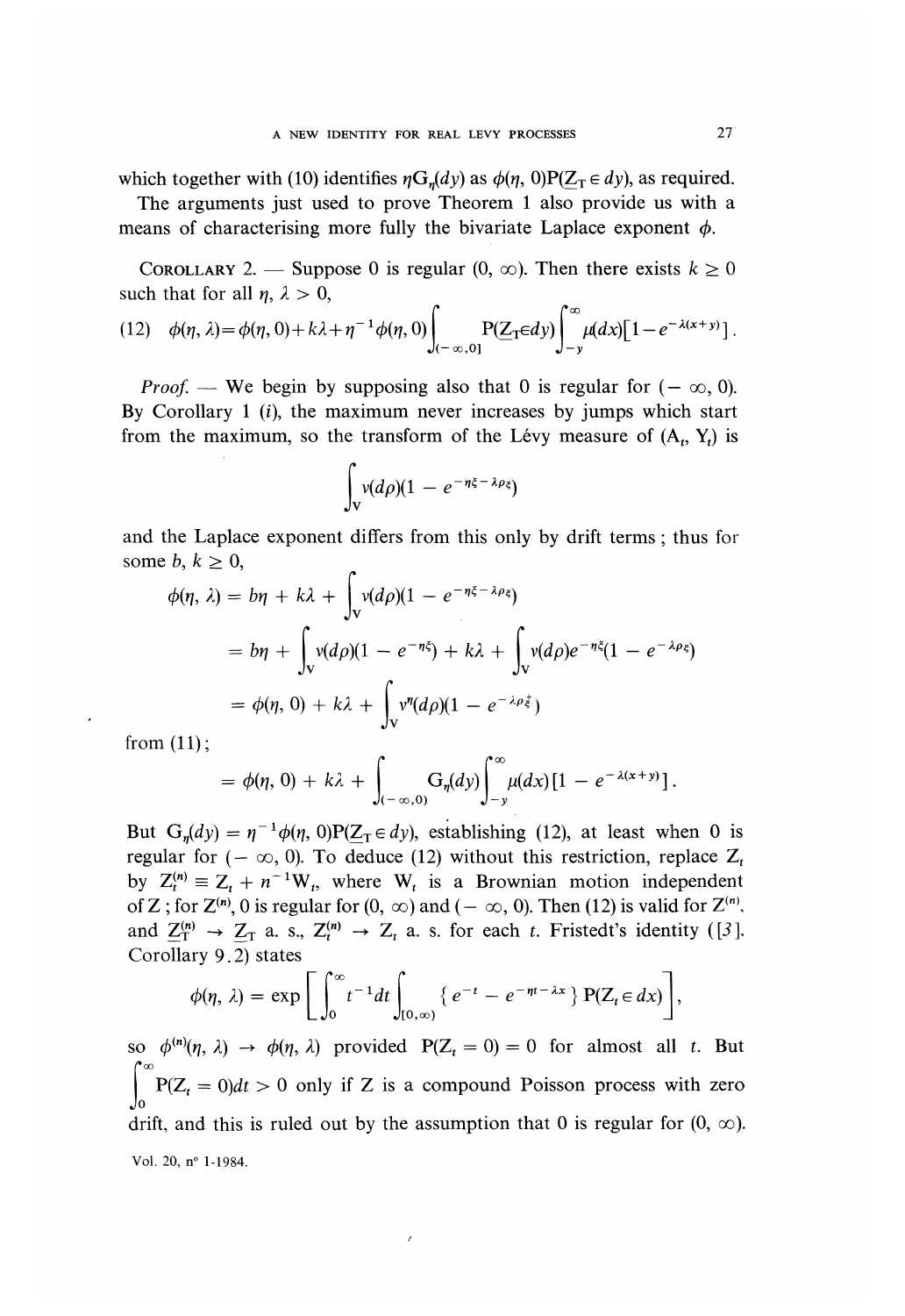Thus the left sides of (12) are converging to the correct limit, as is the first term on the right. We show that the third term on the right of  $(12)$  converges to the correct limit, which establishes the result. If  $\sigma_0 \neq 0$  (non-zero Gaus-

sian component) or if  $\int ( |x| \wedge 1) \mu(dx) = + \infty$  (jumps of unbounded variation) then 0 is regular for  $(0, \infty)$  and  $(-\infty, 0)$ ; see Rogozin [8]. Thus the Gaussian part of Z must vanish, and its jumps must be of bounded variation. But in that case the map

$$
y \mapsto \int_{-y}^{\infty} \mu(dx) [1 - e^{-\lambda(x+y)}]
$$

is. for each  $\lambda > 0$ , bounded and continuous, and  $Z_T^{(n)} \rightarrow Z_T$  a. s. and therefore  $Z_T^{(n)} \rightarrow Z_T$  in law. Convergence of the third terms on the right of (12) follows immediately.

We exploit this in the next result. The characterization of the law of  $\overline{Z}_{T}$ due to Rogozin (see Rogozin [8] and Greenwood-Pitman [4]) is wellestablished ; we now present another identity which is every bit as useful in practice.

**THEOREM** 2. - For any Lévy process Z, there exists  $\kappa \ge 0$  (depending on  $\eta$ ) such that for all  $\lambda$ , Re  $\lambda \ge 0$ ,

(13) 
$$
E e^{-\lambda \overline{Z}_{T}} = \frac{\eta}{\eta + \kappa \lambda + \int_{(-\infty,0]} P(\underline{Z}_{T} \in dy) \int_{-y}^{\infty} \mu(dx) \{ 1 - e^{-\lambda(x+y)} \}}
$$

*Proof.* - Suppose firstly that 0 is regular for  $(0, \infty)$ . Then

(14) 
$$
E e^{-\lambda Z_T} = \phi(\eta, 0) / \phi(\eta, \lambda)
$$

(See Bingham  $[1]$ , Fristedt  $[3]$ , or, for the excursion interpretation, Greenwood-Pitman [4]), so (13) follows from (12) if we write  $\kappa = \frac{\eta k}{\phi(\eta, 0)}$ . The case when 0 is not regular for  $(0, \infty)$  follows from the first by approximating  $Z_t$  by  $Z_t + n^{-1}W_t$  as before; we leave the details to the reader.

*Example.* — Suppose Z is spectrally negative (i. e.  $\mu(0, \infty) = 0$ ), and  $- Z$  is not a subordinator. Then the identity (13) collapses to the wellknown result that  $\overline{Z}_T$  has an exponential distribution;

$$
Ee^{sZ_T} = \eta [\eta - \kappa s]^{-1} \qquad (\text{Re } s = 0)
$$

What can we say about the parameter of the distribution? It is easy to show under our assumptions that  $\psi$  is well defined in Re  $s \ge 0$ , and there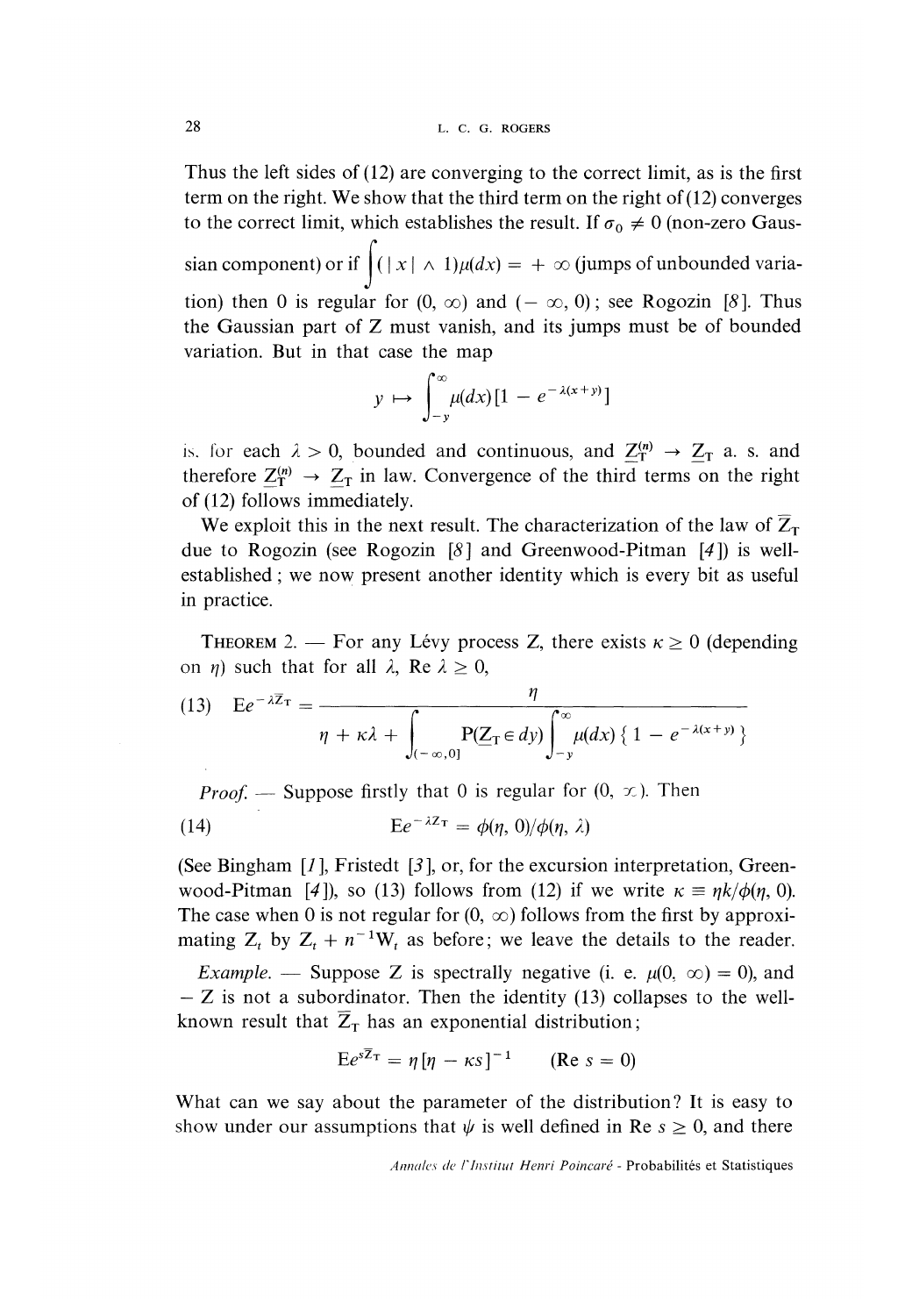exists a unique  $\sigma > 0$  such that  $\psi(\sigma) = \eta$  (see, for example, Bingham [1] § 4). Now the classical Wiener-Hopf factorization of Z implies

$$
Ee^{sZ\tau} = \frac{\eta - \eta}{\eta - \psi(s)} (Ee^{sZ\tau})^{-1} = \frac{\eta - \kappa s}{\eta - \psi(s)}.
$$

The left side is analytic and bounded in Re  $s > 0$ , so the right side is also. But the denominator of the right side has a zero at  $\sigma$ , so the numerator must also vanish there;  $\kappa = \sigma/n$ .

 $Example.$  - We shall assemble some well-known results to deduce an attractive identity of Silverstein  $[9]$  from Theorem 1.

Assume 0 is regular for  $(-\infty, 0)$  and  $(0, \infty)$ . Then the process  $Z - Z$ has a local time process  $L^-$  with right continuous inverse  $A^-$  and, as Fristedt [3] shows,  $(A_t^-, -Z(A_t^-))$  is a bivariate subordinator, whose Laplace exponent we denote by  $\phi^-$ :

$$
E \exp(-\eta A_t^- + \lambda Z(A_t^-)) = \exp(-t\phi^-(\eta, \lambda)).
$$

Silverstein establishes the formula

(15) 
$$
\int_{V} v(d\rho) \bigg( \int_{0}^{\xi} e^{-\eta s + \lambda \rho s} ds \bigg) = 1/\phi^-(\eta, \lambda).
$$

For us, the left hand side of (15) is

$$
\int_{V} v^{\eta}(d\rho) \int_{0}^{\xi} e^{\lambda \rho s} ds = \int_{(-\infty,0)} G_{\eta}(dy) e^{\lambda y}
$$

by definition of  $G_n$ ;

 $=\eta^{-1}\phi(\eta, 0)Ee^{\lambda Z}$ 

since

$$
\eta G_n(dy) = \phi(\eta, 0) P(Z_T \in dy)
$$

and  $P(Z_T = 0) = 0$ , because 0 is assumed regular for  $(-\infty, 0)$ .

Further, as in (14)

$$
E e^{\lambda \underline{Z} \tau} = \phi^-(\eta, 0) / \phi^-(\eta, \lambda)
$$

so that the left side of (15) is

$$
\eta^{-1}\phi(\eta,\,0)\phi^-(\eta,\,0)/\phi^-(\eta,\,\lambda)
$$

and Silverstein's formula is proved, since  $\phi(\eta, 0)\phi^-(\eta, 0) = \eta$  (see Bingham  $[1]$  p. 713).

 $Remark.$  We could have advanced backwards through the above argument to deduce part of Theorem 1, but it does not seem so natural !

Vol. 20, 
$$
n^{\circ}
$$
 1-1984.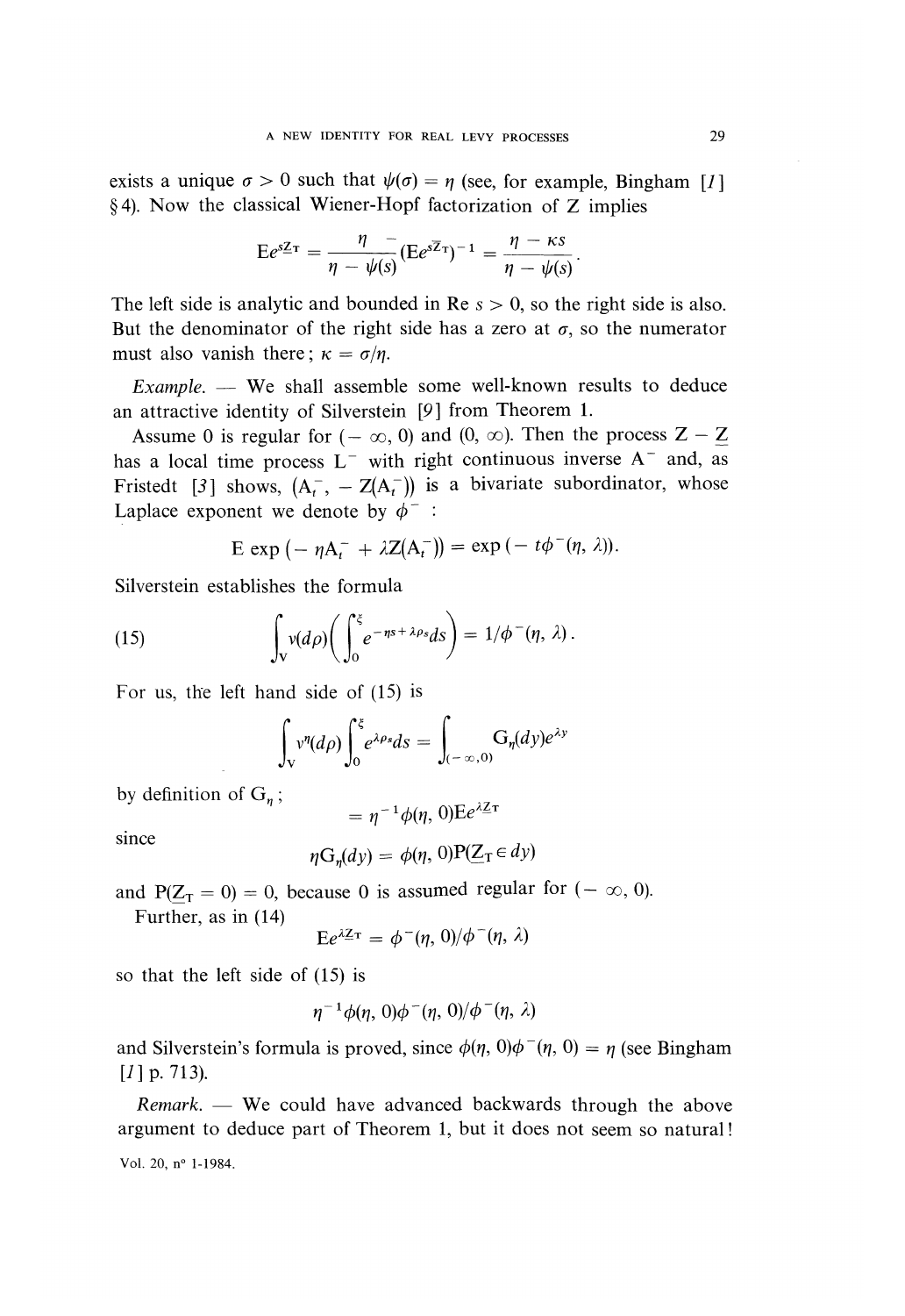## 3. CREEPING OF LÉVY PROCESSES

As an application of Theorem 2, we show how to deduce a number of results of Millar  $[6]$  on the creeping of a Lévy process. Millar poses the question, « If  $T_x \equiv \inf \{ t > 0; Z_t > x \}$ ,  $x > 0$ , when is

 $P(Z(T_x) = x) > 0?$ 

As Kesten observed, this is equivalent to deciding whether the subordinator  $Y_t = \overline{Z}(A_t)$  has a positive drift; intuitively, the problem is to deduce whether or not a Lévy process can « creep » across new levels, or whether it must jump over.

Now, by Theorem 2, for Re  $s = 0$ ,

(16) 
$$
E e^{s\overline{Z}_T} = \eta \left[ \eta - \kappa_+ s + \hat{\gamma}_+(s) \right]^{-1},
$$

where

$$
\hat{\gamma}_{+}(s) \equiv \int_{0}^{\infty} \gamma_{+}(dx)(1 - e^{sx})
$$
  
= 
$$
\int_{-\infty}^{0} P(\underline{Z}_{T} \in dy) \int_{-y}^{\infty} \mu(dx) [1 - e^{s(x+y)}].
$$

This follows from (13); notice that, since  $\gamma_+$  is a Lévy measure on (0,  $\infty$ ),  $\hat{\gamma}_+(s) = o(|s|)$  as  $|s| \to \infty$ . Similarly, there exist  $\kappa_- \geq 0$ , and a Lévy measure  $\gamma$  on  $(-\infty, 0)$  such that

(17) 
$$
E e^{sZ_T} = \eta [\eta + \kappa_{-} s + \hat{\gamma}_{-}(s)]^{-1}.
$$

To decide whether or not  $\kappa_{+} > 0$ , we may suppose that  $\mu$  is supported in  $[-1, 1]$ ; indeed, as Millar shows, by throwing away the big jumps of  $Z$  we obtain a Lévy process which agrees with  $Z$  up to the time of the first big jump, and the creeping of Z is decided by the behaviour of the process before this time (see Corollary 3.4 of Millar's paper). We shall thus assume that  $\mu$  is supported in  $[-1, 1]$ , and that the characteristic exponent of Z is

(18) 
$$
\psi(s) = cs + \frac{1}{2}\sigma_0^2 s^2 + \int_{|x| \leq 1} \mu(dx)(e^{sx} - 1 - sx).
$$

Now the classical Wiener-Hopf factorization of Z,

$$
Ees^{Z_{\tau}}Ees^{Z_{\tau}} = \eta(\eta - \psi(s))^{-1},
$$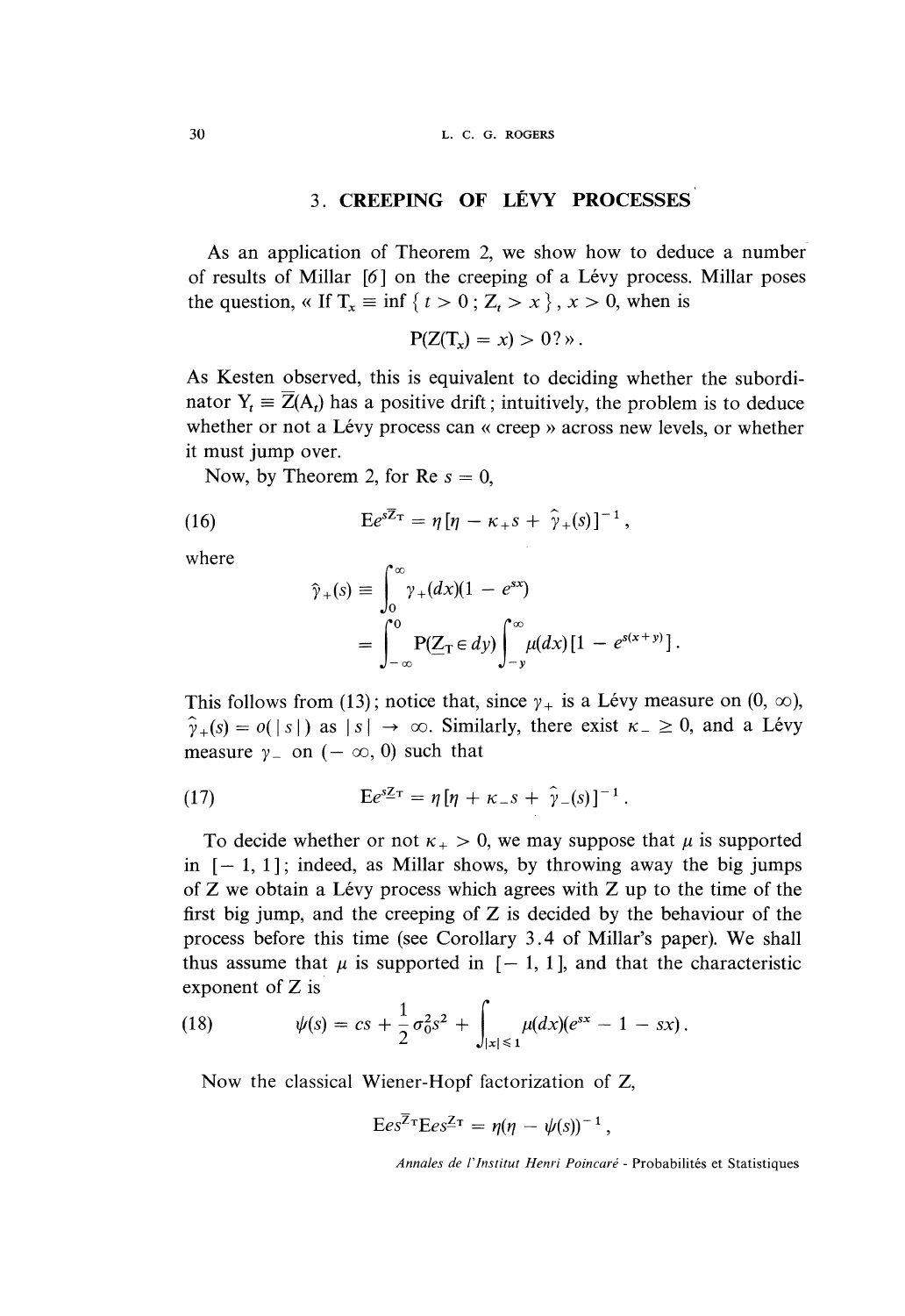can be immediately re-expressed in terms of  $(16)$ ,  $(17)$ , and  $(18)$ ; crossmultiplying gives

(19) 
$$
\eta^{2} + \eta(\kappa_{-} - \kappa_{+})s - s^{2}\kappa_{+}\kappa_{-} + \eta \,\hat{\gamma}_{-}(s) + \eta_{+} \,\hat{\gamma}_{+}(s) \n- s\kappa_{+} \,\hat{\gamma}_{-}(s) + s\kappa_{-} \,\hat{\gamma}_{+}(s) + \hat{\gamma}_{+}(s) \,\hat{\gamma}_{-}(s) \n= \eta^{2} - \eta c s - \frac{1}{2} \eta \sigma_{0}^{2} s^{2} - \eta \int \mu(dx)(e^{sx} - 1 - sx).
$$

We deduce immediately the following result.

COROLLARY  $3$ . - The Lévy process has positive creep in both directions iff it has non-zero Gaussian component. Specifically,

$$
\kappa_+\kappa_- = \frac{1}{2}\eta\sigma_0^2.
$$

*Proof.* — Divide either side of (19) by  $s^2$ , and let  $|s| \to \infty$ . This is Theorems 3.3 and 3.5 of Millar  $[6]$ . Developing (19) further, we have, on integrating by parts,

$$
\widehat{\gamma}_{+}(s) = -s \int_{0}^{\infty} \overline{\gamma}_{+}(x) e^{sx} dx
$$

$$
= -s \Gamma_{+}(0) - s^{2} \int_{0}^{\infty} \Gamma_{+}(x) e^{sx} dx
$$

where  $\overline{\gamma}_+(x) \equiv \gamma_+((x, \infty))$ , and  $\Gamma_+(x) \equiv \int_{-\infty}^{\infty} \gamma_+(u) du$ , both vanishing on  $(1, \infty)$ .

Likewise, integrating by parts in the characteristic exponent,

$$
\int_0^1 \mu(dx)(e^{sx} - 1 - sx) = s \int_0^1 \overline{\mu}_+(x)(e^{sx} - 1) dx
$$

$$
= s^2 \int_0^1 M_+(x)e^{sx} dx
$$

where  $\overline{\mu}_+(x) \equiv \mu((x, \infty)), M_+(x) = \int_x$ 

Returning this to (19), and identifying measures with the same Fourier transforms, yields the fundamental identities

(20) *i*)  $\begin{cases} c = \kappa_+ - \kappa_- + \Gamma_+(0) - \Gamma_-(0) \\ \eta M_+(x) = \eta \Gamma_+(x) + \kappa_-\bar{\gamma}_+(x) + g(x) \\ \eta M_-(x) = \eta \Gamma_-(x) + \kappa_+\bar{\gamma}_-(x) + g(x) \end{cases}$  (*x* > 0)

where  $g(x) \equiv (\overline{y}_+ \ast \overline{y}_-) (x)$  is the convolution of  $\overline{y}_+$  with  $\overline{y}_-$ .

Vol. 20, n° 1-1984. 2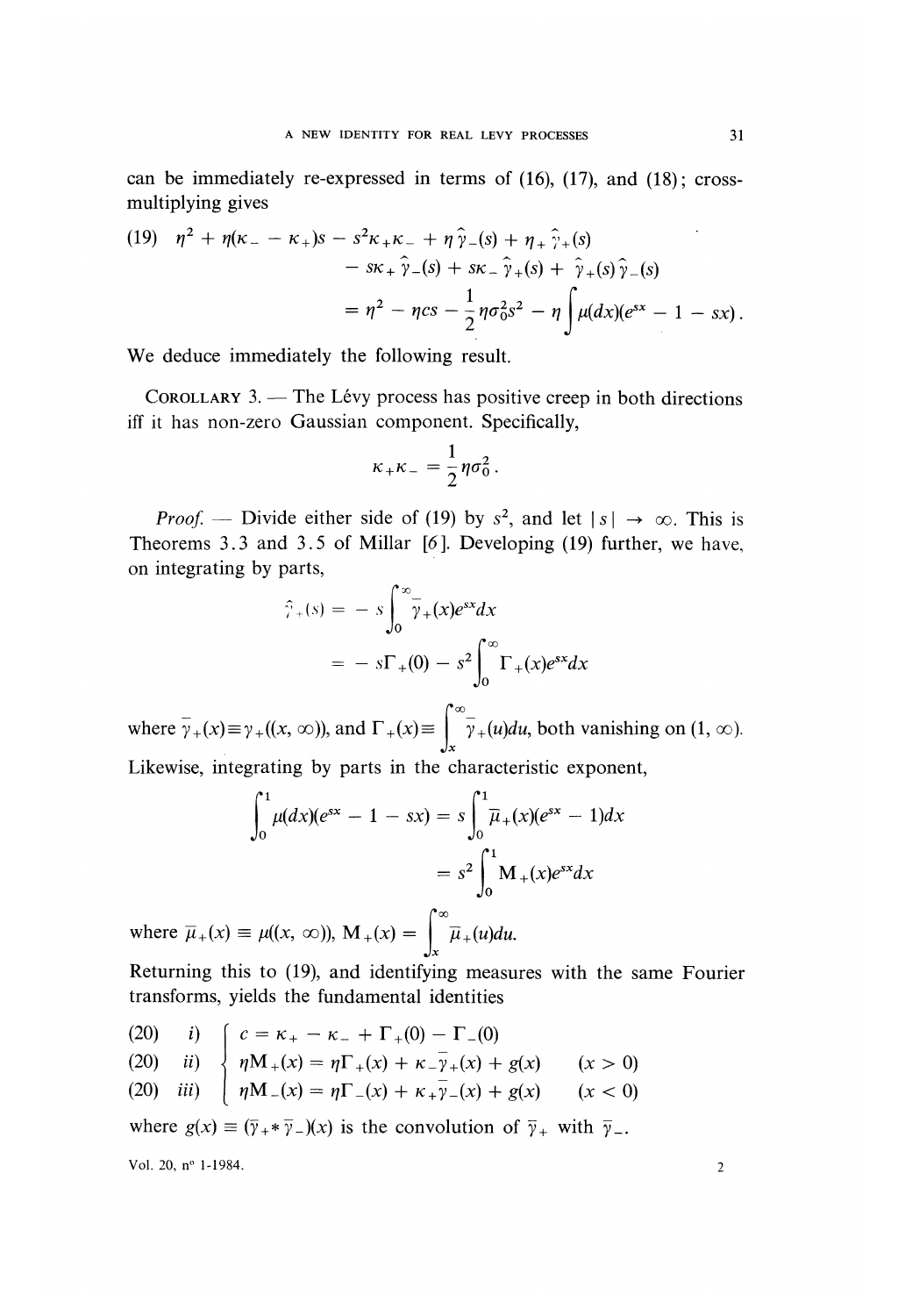These identities are rich in consequences, only a few of which are explored here. For example, if  $\sigma_0 = 0$  and  $\int |x| \mu(dx) < \infty$ , then  $\int x\mu(dx) = M_{+}(0) - M_{-}(0),$ 

so using the alternative form (3) of  $\psi$ ,

$$
\eta a = \kappa_{+}(\eta + \gamma_{-}(0)) - \kappa_{-}(\eta + \gamma_{+}(0)).
$$

The following result is now immediate, since at most one of  $\kappa_+$ ,  $\kappa_-$  can be non-zero if  $\sigma_0 = 0$  (Corollary 3).

COROLLARY 4. — Suppose  $\sigma_0 = 0$ ,  $\int ( |x| \wedge 1) \mu(dx) < \infty$ . Then  $\kappa_+ > 0$ <br>  $a > 0$ , and  $\kappa_- > 0$  iff  $a < 0$ .

We turn now to the final case, where  $\sigma_0 = 0$ ,  $\int ( |x| \wedge 1) \mu(dx) = + \infty$ .

Here, no complete characterisation is known, but we have the following result.

THEOREM 3. — Suppose 
$$
\sigma_0 = 0
$$
.  
\ni) If  $\int_0^{\infty} (|x| \wedge 1) \mu(dx) < \int_{-\infty}^0 (|x| \wedge 1) \mu(dx) = +\infty$ ,

then  $\kappa_{+} > 0 = \kappa_{-}$ .

$$
ii) \text{ If } \int_0^\infty (|x| \wedge 1) \mu(dx) = \int_{-\infty}^0 (|x| \wedge 1) \mu(dx) = +\infty,
$$

then

(21) 
$$
\limsup_{x \downarrow 0} \frac{M_-(-x)}{M_+(x)} < \infty \implies \kappa_+ = 0.
$$

*Proof.*  $- i$ ) The monotone limit

$$
\lim_{x \downarrow 0} g(x) \equiv \lim_{x \downarrow 0} \int_{-\infty}^{0} \overline{y} - (y)\overline{y} + (x - y)dy
$$

$$
= \int_{-\infty}^{0} \overline{y} - (y)\overline{y} + (-y)dy
$$

exists and is the same as  $\lim_{x \uparrow 0} g(x)$ . From (20) (ii), since  $M_+(0 +) < \infty$ , it follows that the limit of  $g(x)$  is finite; but we suppose  $M_-(0 -) = \infty$ ,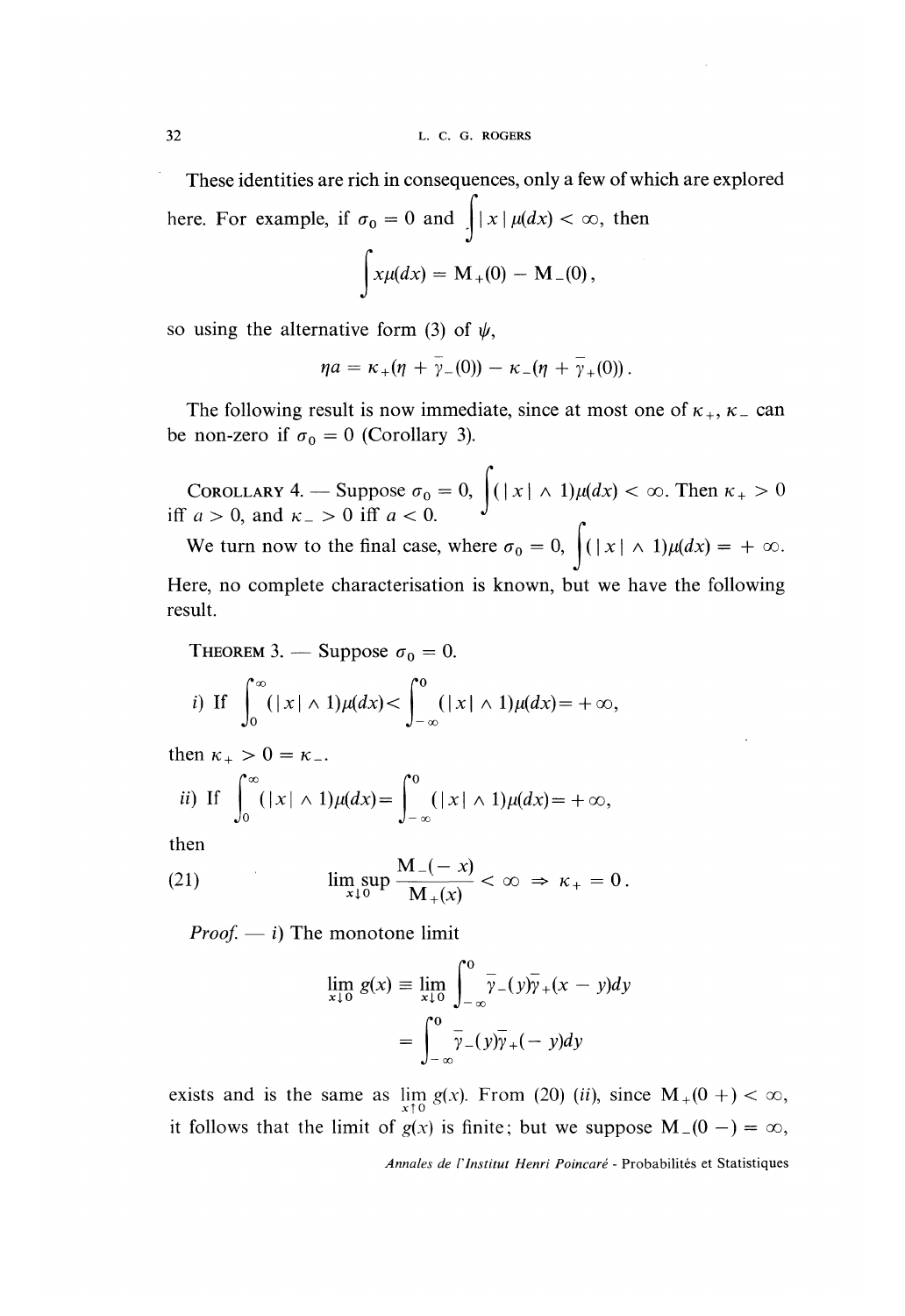which can only happen if  $\kappa_+ > 0$ . By Corollary 3, since  $\sigma_0 = 0$ , we deduce  $\kappa_- = 0$ . A NEW IDENTITY FOR REAL LEVY PROCESSES 33<br>which can only happen if  $\kappa_+ > 0$ . By Corollary 3, since  $\sigma_0 = 0$ , we deduce<br> $\kappa_- = 0$ .<br>ii) Suppose  $\kappa_+ > 0$ . We show lim sup  $M_-(-x)/M_+(x) = +\infty$ . Firstly,

 $\lim_{x \downarrow 0} \bar{\gamma}_+(x) = \lim_{x \uparrow 0} \bar{\gamma}(x) = +\infty$ , for if not,  $g(0) < \infty$ , and, by (20) (ii),  $M_+(0 +)$ would be finite, contradicting the assumption. Secondly, since  $\Gamma_+(0)$ ,  $\Gamma_-(0)$ are finite,  $(20)$   $(ii)-(iii)$  yield

$$
\liminf_{x \downarrow 0} M_{+}(x)/M_{-}(-x) = \liminf_{x \downarrow 0} g(x)/\{ \kappa_{+} \overline{\gamma}_{-}(-x) + g(-x) \}
$$
  
 
$$
\leq \liminf_{x \downarrow 0} g(x)/\kappa_{+} \overline{\gamma}_{-}(-x),
$$

so it is enough to prove  $\liminf_{x\downarrow 0} g(x)/\overline{\gamma}_-(-x) = 0.$ 

If false, then for some  $\delta > 0$ , for all small enough x

$$
g(x) \equiv \int_{-\infty}^{0} \overline{\gamma}_{-}(u)\overline{\gamma}_{+}(x-u)du > \delta \overline{\gamma}_{-}(-x).
$$

However,

$$
\frac{1}{\overline{\gamma}_{-}(-x)}\int_{-\infty}^{-x}\overline{\gamma}_{-}(u)\overline{\gamma}_{+}(x-u)du
$$
\n
$$
=\int_{-\infty}^{0}\frac{\overline{\gamma}_{-}(-x+y)}{\overline{\gamma}_{-}(-x)}\overline{\gamma}_{+}(2x-y)dy \le \int_{-\infty}^{0}\frac{\overline{\gamma}_{-}(-x+y)}{\overline{\gamma}_{-}(-x)}\overline{\gamma}_{+}(-y)dy.
$$

since  $\bar{\gamma}_+$  is decreasing;

$$
\rightarrow 0 \quad \text{as } x \downarrow 0
$$

by dominated convergence. So we may suppose that for all small enough  $x$ ,

(22) 
$$
\int_{-x}^{0} \overline{\gamma}_{-}(u)\overline{\gamma}_{+}(x-u)du \geq \delta \overline{\gamma}_{-}(-x).
$$

Integrate both sides with respect to  $x$ ; the left side is

$$
(23) \quad \int_0^{\epsilon} dx \int_{-\infty}^0 \overline{\gamma}_{-}(u)\overline{\gamma}_{+}(x-u)du = \int_{-\epsilon}^0 \overline{\gamma}_{-}(u)du \int_{-u}^{\epsilon} \overline{\gamma}_{+}(x-u)dx
$$

$$
= \int_{-\epsilon}^0 \overline{\gamma}_{-}(u)du \int_{-2u}^{\epsilon-u} \overline{\gamma}_{+}(t)dt \le \int_{-\epsilon}^0 \overline{\gamma}_{-}(u)du \int_0^{2\epsilon} \overline{\gamma}_{+}(t)dt < \delta \int_{-\epsilon}^0 \overline{\gamma}_{-}(u)du
$$

for  $\varepsilon$  small enough.

The right side is  $\delta \int_{-\varepsilon}^{0} \overline{\gamma}_{-}(u) du$ , which is a contradiction of (22), (23). Thus  $\liminf_{x \to 0} g(x)/\overline{\gamma}_-(-x) = 0$ , and the Theorem is proved.

Vol. 20, n~ 1-1984.